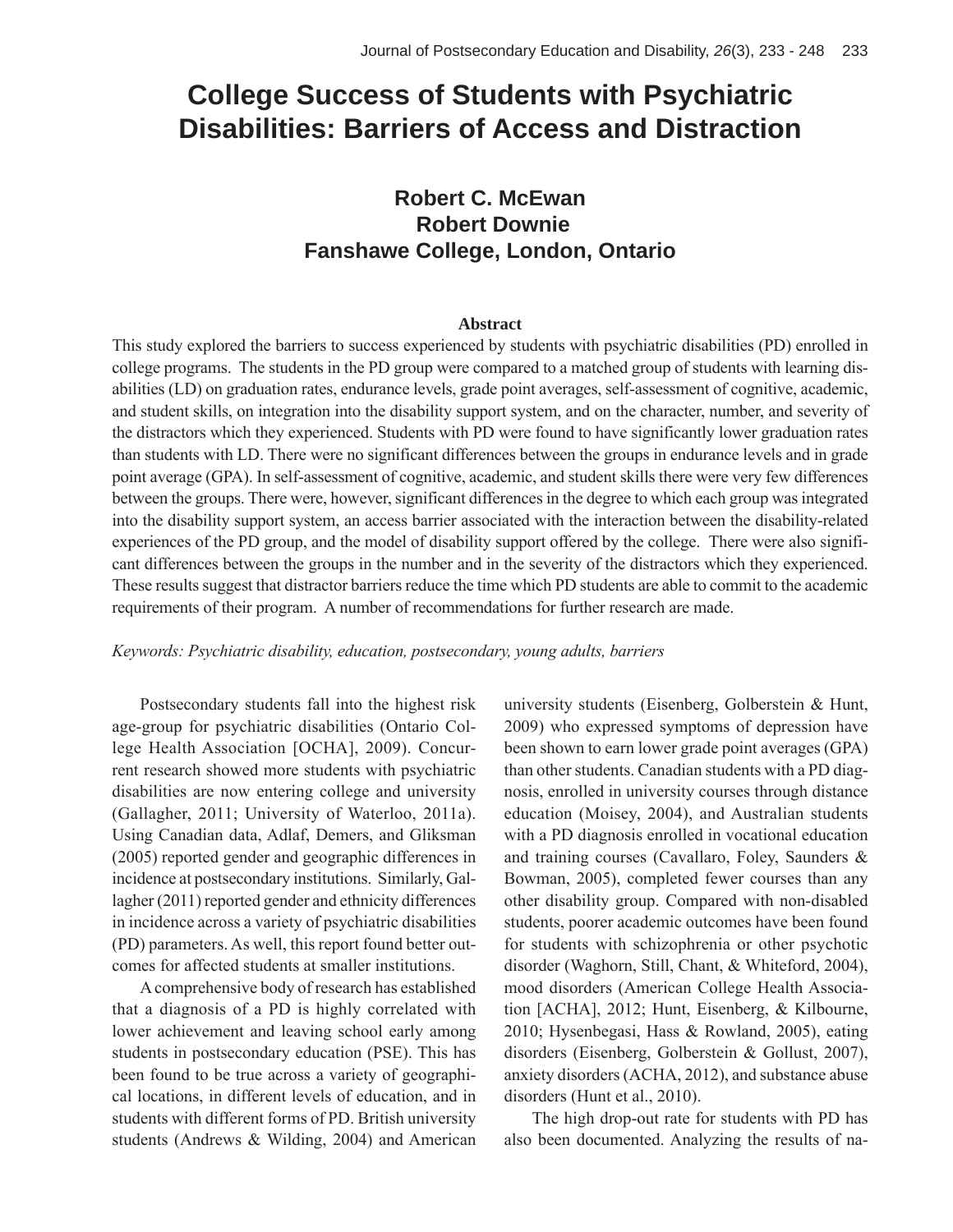tional surveys of the U.S. adult population, Breslau, Lane, Sampson and Kessler (2008) and Hunt et al. (2010) found drop-out rates of 43% and 52.4% respectively. Unger, Pardee and Schafer (2000) put the withdrawal rate for students with PD studying as parttime students at 78.1%, Collins and Mowbray (2005) report the drop-out rate to be 86%, and Moisey (2004) measured the course completion rate at 40.4%. Finally, for students with a co-morbid PD diagnosis the possibility of completing college was "… as low as 1%" (Breslau et al., 2008, p.713).

A variety of internal, external, and systemic barriers to success have been identified to explain these findings. Factors internal to the student included weak study skills and inconsistent academic knowledge (Corrigan, Barr, Driscoll & Boyle, 2008); negative self-perception (Atkinson, Bramley, & Schneider, 2009); high anxiety (Adalf et al., 2005; Corrigan et al., 2008; University of Waterloo, 2011a); weak neurocognitive processes including verbal fluency, working memory, executive control, and mental speed (Keefe & Fenton, 2007; Wexler & Bell, 2005;); the cyclical nature of PD; and the side effects of psychotropic medication (Loewen,1993; Mowbray, Bybee & Collins, 2001). Factors external to the student that acted as serious distractors included lack of transportation (Corrigan et al., 2008) and difficulties with finances and housing (MacKean, 2011; Mowbray et al., 2001; OCHA, 2009). Multiple systemic barriers were noted: the lack of coordination among the service providers (Loewen, 1993; Mental Health Commission of Canada [MHCC], 2009; Ministry of Health and Long Term Care [MOHLTC], 2009; OCHA, 2009; University of Waterloo, 2011b), misunderstanding by faculty and others (Blacklock, Benson & Johnson, 2003; Eisenberg, Downs, Golberstein, & Zivin, 2009; Martin, 2010), departmental and professional barriers (OCHA, 2009; University of Waterloo, 2011b), issues of confidentiality (Haas et al., 2008; University of Waterloo, 2011a), and the lack of information and easy access to support services (Atkinson et al., 2009; Blacklock et al., 2003; Megivern, 2002; Mental Health Commission of Canada [MHCC], 2009; Ministry of Health and Long Term Care [MOHLTC], 2009; OCHA, 2009). The University of Waterloo (2011a) also noted a suite of operational concerns related to "… risk management, ethics, responsibility and accountability, service delivery approach, confidentiality and privacy issues, and cost of support in the context of limited resources" (p. 1, 'Background and Context' webpage).

Other research showed that academic outcomes were negatively impacted by factors such as the interaction between the barrier and the disability, the existence of a comorbid diagnosis, and by the severity of the disability. When university students who were diagnosed with depression encountered financial difficulties, their depression increased and exam performance deteriorated (Andrews & Wilding, 2004). Holmes, Silverstri, and Kostakos (2011) and Kessler, Foster, Saunders, and Strang (1995) have shown that academic difficulties increased when there is a comorbid diagnosis, and Eisenberg, et al. (2009) reported a negative relationship between the severity of depression and the GPA among college students.

It is postulated (Corrigan et al., 2008; Weiner & Wiener, 1996) that there are barriers in postsecondary education that are unique to students with psychiatric disabilities. According to Corrigan et al., barriers such as financial problems, poor study skills, or inadequate transportation are issues shared by all students, whereas issues of stress management, and the need for educational coaches may be specific to students with PD. In a Canadian context, First Nations students (MHCC, 2009), recent immigrants, and international students  $(OCHA, 2009)$  have been identified as PSE subpopulations with language barriers and cultural norms that may impede them from seeking or receiving timely and effective mental health services.

This exploratory study focused on the success rates of students with PD in postsecondary education and on the identification of potential barriers to success that are unique to these students. The educational experiences of one group of students with PD were tracked from the point at which they first made contact with the disabilities services (DS) unit in the college to the point where they graduated or left the college. Their success rate and their self-assessment of their cognitive, academic, and student skills were documented. A review of the extensive database of contact notes made by the staff in the DS unit provided insight into the nature and extent of the barriers experienced by students with PD. The experiences of the PD group were compared with an equal sized Fall 2007 cohort of incoming students with learning disabilities (LD). Contrasting the types of barriers experienced by two groups of students with disabilities was the approach used to address the research question of whether students with PD do face "unique and extensive barriers to completing academic programs" (Holmes et al., 2011, p. 4).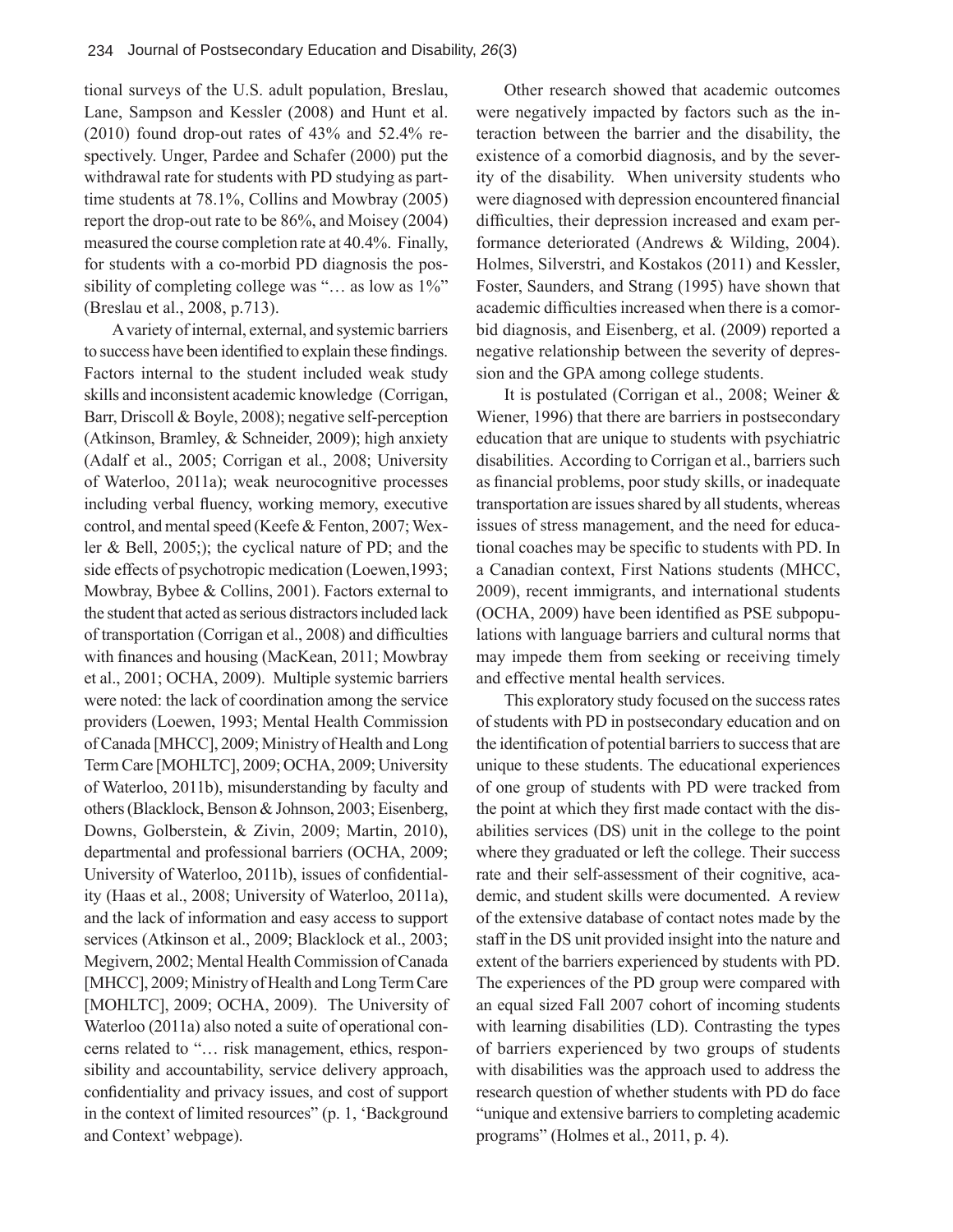#### **Methods**

#### **Selection of Groups**

The PD group consisted of every student with a documented psychiatric disability  $(N = 28)$  who made a self-referral to the college DS unit for the Fall 2007 semester and was enrolled in a first-year program as a full-time student. In this group 42.9% had a mood disorder, 32.1% an anxiety disorder, 17.9% a dual moodanxiety disorder, and 7.1% a psychotic disorder. For three students in the PD group there was documentation of a secondary disability (i.e., medical, ADHD and LD). Using the same selection criteria (i.e., first-year, full-time student in the Fall 2007 semester), 28 subjects in the LD study group were randomly assigned from the cohort of Fall 2007 students with a documented (LD) who also made a self-referral to the DS unit. One of these students had a secondary diagnosis of a PD.

#### **Support Services Through Disabilities Services Unit**

In Canada, the supreme document guaranteeing the right to protection from discrimination for persons with disabilities is the Canadian Charter of Rights and Freedoms (Department of Justice 1982). Section 15 (1) of the Charter establishes that every person with a mental disability has the right to equal benefit of the law without discrimination. In the province of Ontario, the educational rights of persons with psychiatric disabilities have been clarified further by the Ontario Human Rights Code (1990; Ontario Human Rights Commission, 2013) which establishes that service providers – of which education is one such provider – have the duty to accommodate those with disabilities. More recently, the Accessibility for Ontarians with Disabilities Act (Ministry of Community and Social Services, 2005) requires that educational institutions regularly document their progress in identifying, removing, and preventing barriers for people with disabilities. To help postsecondary institutions meet their human rights obligations, the Ontario Government, through the Ministry of Training, Colleges and Universities, provides grants that support the institutions' DS units.

The community college in which this research was conducted offers primarily certificate or diploma programs in trades, services, technology, and arts for approximately 14,000 full-time students. The on-site DS unit is staffed by seven full-time counsellors who, along with eight support staff, provide services to approximately 1,500 students with a range of disabilities.

The DS unit offers a variety of services including academic, personal, and accommodation counselling, a computer lab equipped with an array of specialized adaptive technology, a dedicated test-writing facility, and support staff who administer the bursary process, provide training on adaptive technology, and organize notetaking and other support services. A governmentfunded bursary program provides individual students with a maximum of \$10, 000 per year to cover the cost of purchasing computer and other adaptive technology and to pay for subject tutors, notetakers, coaches, and specialized counselling. The financial means test attached to the bursary is not onerous, with most students qualifying.

The DS unit operates on a self-advocacy model<sup>1</sup>, one in which students are expected to be able to understand how their disability affects their learning, to identify the accommodations they need, and to self-advocate with faculty and others (Alberta, 2002). Before any accommodations are provided by the DS unit, students are required to make a proactive selfreferral to the unit and to provide documentation of a disability from a qualified health professional. This reactive approach expects "students to recognize their own mental health problems, including the onset of major psychiatric disorders, decide whether treatment is indicated, and actively seek out services" (Mowbray et al., 2006, p. 231). It is the model found in provincial mental health services (MOHLTC, 2009) and most postsecondary institutions in Ontario (OCHA, 2009) and across North American (Gallagher, 2011).

#### **Sources of Information**

The information used in this study came from a review of the student records housed in the DS unit and in the secure college database. There was no direct student contact. On the pre-admission intake form submitted to the DS unit (Appendix A) students rated their skills in a variety of academic (e.g., reading, written language), cognitive (e.g., memory, concentration), and student skill areas (e.g., attending class, do-

<sup>1</sup> The responsibility for providing appropriate education for students with disabilities in elementary and secondary schools in Ontario rests with the school authorities who are required by the regulations emanating from The Education Amendment Act (1980; Ministry of Education, 2013) to identify the learning abilities of students, to provide special education programs and services, and to develop an Individual Education Plan for students who have been identified as exceptional. These provisions, however, do not apply to postsecondary education where the responsibility for identification shifts from the institution to the individual student who must self-advocate for services.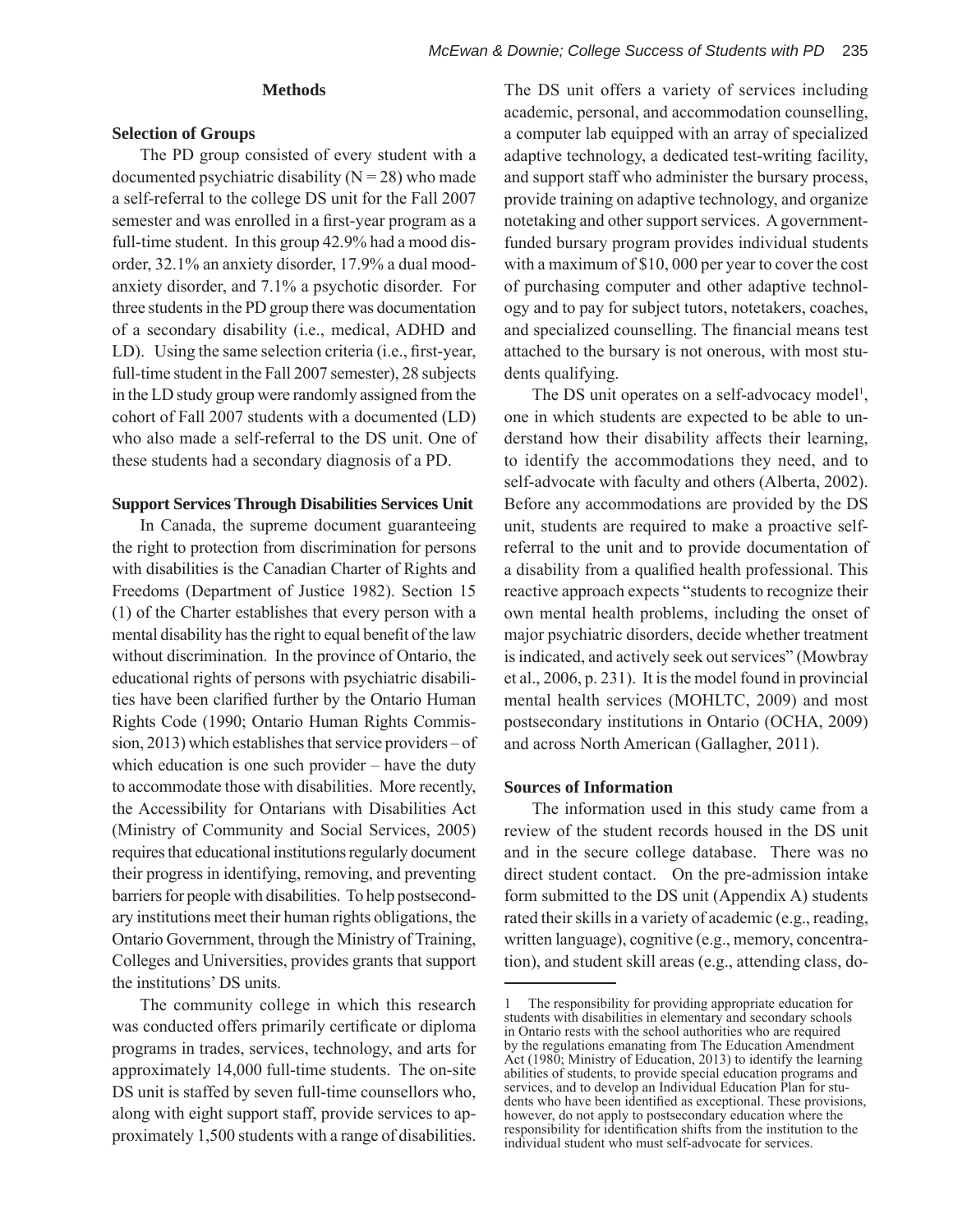ing group work, submitting assignments). The paper files and the college database contained records of the category of disability, the date of disability diagnosis, whether an assessment and/or an Individual Education Plan (IEP) was submitted as proof of disability, the date of graduation from secondary school, and whether the student had previously attended university.

The DS database also housed the contact notes created by DS staff to document the purpose, the content, and the outcome of each significant interaction with students. In general, the contact notes reflect an approach in which a problem is identified, a range of options are discussed, and a response plan is implemented. Contact notes also include emails, summaries of interactions with third parties, and records of administrative transactions. For this study, contact notes were identified as a unique source of information describing the lived experiences of students with disabilities in postsecondary education, particularly the barriers and challenges they faced. Developing a method for capturing and categorizing those experiences proceeded in two steps. First, a pilot study involved a review of the entire body of contact notes of six students who were not part of this study. This provided the list of 32 categories shown in Appendix B. Descriptively, three categories presented: (a) the range of emotions expressed by the student and recorded by the staff member (e.g., angry, sad, anxious, suicidal); (b) people (e.g., family, professor, doctor), institutional services (e.g., financial aid office, academic program office), or community services (e.g., hospital, therapy, housing) referenced in the notes; and (c) academic interventions including hiring notetakers, arranging equipment training, and organizing tutors. In DS practice, the 32 categories logically grouped into four overarching themes or factors: (1) academic (involving registration, program, or classroom concerns); (2) internal to the student (feeling such as anxiety, depression, or anger): (3) external to the student (including family, housing, doctors, and relationships); and (4) accommodations (bursaries, technology, notetakers, and other disability related accommodations). These are detailed in Appendix B.

The DS database showed 1,870 separate contact notes for the 56 students included in the study. Each contact note was screened by the first author for instances of each of the 32 descriptive categories. Only the first instance of a particular category was coded in each contact note. For example, when several references to the financial aid office were recorded in a note, the category "financial aid" was coded once. However, if the financial aid office, the register's office, and the student's anger were all noted in the contact note, then those three categories were coded. In total 4,043 instances of the 32 categories were coded for the 56 participants.

There are obvious contextual differences between categories that may impact both student well-being and outcome. For example, a suicide attempt has potentially more serious ramifications than does anxiety prior to a mid-term test. A list of nine serious distractors was developed to contextualize and capture such risk (see Appendix C). Mirroring the initial coding procedure, the first author screened the contact notes and coded the first instance of each serious distractor (i.e., up to a total of nine unique distractors per student) recorded in the notes.

Length of stay in the college, cumulative GPA, and graduation was recorded for each student in the study. Leaving school early was identified and recorded when a non-graduating student failed to register for two semesters in succession. In calculating GPA, the college uses a traditional four-point scale. Where the cumulative GPA was not available from student records, the average of GPA across semesters was used in analysis. A GPA of 0 was assigned to students who left the college without earning any grades. Students were defined as having academic difficulty if they were required to re-apply to a program or if they were placed on academic probation. In this study, success was defined as graduating with a certificate or a diploma.

#### **Statistical Analysis**

The PD group and the LD group were first compared on demographic, intake, self-reported skill levels, academic success rates, and DS outcomes using chi squares for the categorical variables, and t tests for the continuous variables. Second, an ANOVA compared the PD and LD groups on the four themes arising from the contact notes. This study was approved by the Ethics Review Board of the college.

#### **Results**

Table 1 shows that the PD Group was older than the LD group and there were significant between-group differences in: the number of years since graduation from secondary school, the percentage who made a self-referral to the DS unit prior to the beginning of the semester, whether the diagnosis of the disability had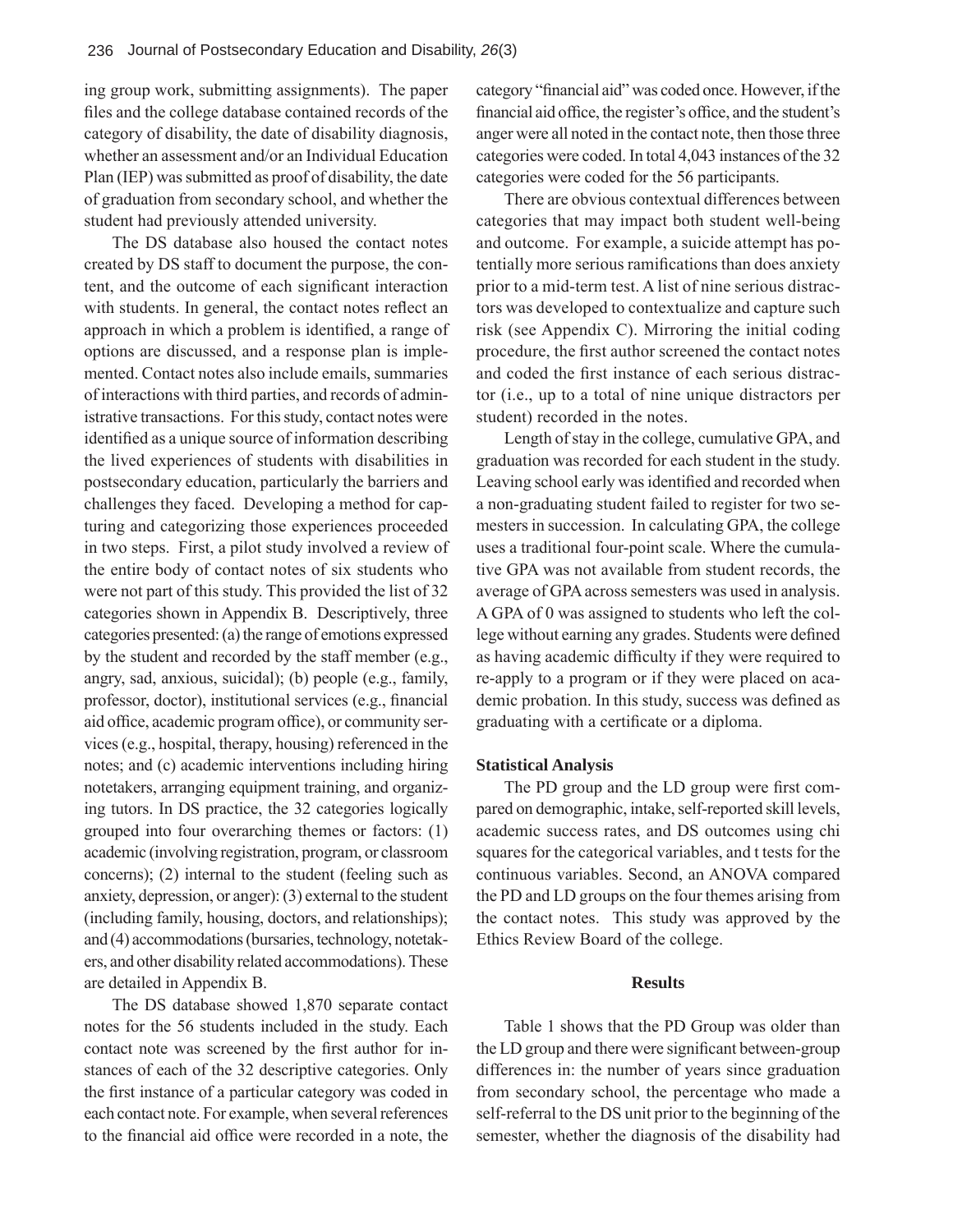been made before or after the completion of secondary school, whether an assessment was submitted as documentation, whether the student had an IEP from secondary school, and whether the student had previously attended university. There was no significant difference in the percentage of females in each group.

There was not a significant difference between the groups in the mean number of contact notes per student generated in the database. Two students in the PD group were responsible for 276 and 385 contact notes respectively. When these two outliers were removed from the analysis, the mean number of contact notes per student between the groups was similar (i.e., PD group: mean  $= 24.69$ , median  $= 15.50$ , SD  $= 20.45$ ; LD group: mean  $= 21.39$ , median  $= 13.0$ , SD  $= 16.79$ ). However, there was a significant difference between the groups in the mean number of categories per note (i.e., PD group: mean =  $2.64$ , SD = .91; LD group: mean =  $1.79$ , SD = .63;  $t(54) = 4.05$ ,  $p \le 0.001$ ) and in the mean number of serious distractors recorded in the contact notes (PD group: mean =  $2.32$ , SD =  $1.517$ ; LD group: mean = .71,  $SD = 1.013$ ;  $t(54) = 4.66$ ,  $p < .001$ ).

Of the three outcome measures of student success, only the difference in graduation rate reached significance (PD group: mean  $= 25\%$ ; LD group: mean  $=$ 60.5%; chi = 7.29, df = 1, p<.01). In the PD group only seven students (i.e., 25%) graduated. Because of the small number of PD graduates no further analyses of graduation was conducted. Between-group differences in cumulative GPA, the average number of semesters engaged in academic study, and the percentage of students with serious academic difficulties as recorded on their transcript, did not reach statistical significance.

#### **Program Enrollment**

The students enrolled in a range of programs at the certificate (i.e., two semesters), diploma (i.e., four semesters), and advanced diploma (i.e., six semesters) level. Academic streams included service industries (26.8%), human services (25.0%), health (12.5%), construction (10.7%), general arts (10.7%), business (7.1%), and technology (7.1%). The pattern of program selection (chi = 2.829,  $df = 6$ ,  $p = .830$ ) and the length of the programs (i.e., two, four or six semesters) did not differ significantly between the groups (chi =  $3.949$ , df = 3,  $p = .267$ ).

#### **Self-ratings of Academic, Cognitive and Student Skills**

Chi square comparisons of the self-ratings of the PD group and LD group in academic (reading, oral language, listening, written language, mathematics), cognitive skills (attention, memory, organization, time management), and student skills (group work, note taking, study skills, submitting assignments, test writing, attending class) reached significance in three areas: reading (rating of difficulty:  $PD = 60\%$ ,  $LD = 85.5\%$ , chi  $= 3.833$ , df  $= 1, p = .05$ ); attending class (PD  $= 69.2\%$ ,  $LD = 21.4\%$ , chi = 12.476, df = 1, p<.001); and in test writing (PD = 45%, LD = 88.5%, chi = 10.085, df = 1,  $p \leq 01$ ). No other comparison was significant.

#### **Contact Notes Analysis**

Table 2 provides the mean, standard deviation, and range for the proportion of the total issues committed to each of the four themes by the two experimental groups. A one-way analysis of variance (ANOVA) was conducted with Group (PD group, LD group) as the independent variables, and Academic, Internal, External and Accommodations as the dependent variables. The analysis revealed a significant main effect for internal  $(F(1, 54) = 19.776, p < .001, r = .518)$ ; for external  $(F(1.54) = 45.471, p < .001, r = .676)$ ; and for accommodation  $(F(1.54) = 42.196, r = .662)$ . There was not a significant between-group effect for academic  $(F(1.54) = 2.196)$ .

#### **Discussion**

In two important ways, this study expanded the existing body of research dealing with students with PD in postsecondary education. The research hypothesis that students with PD face a different set of barriers than students with other types of disabilities was supported. First, students with PD were significantly less likely to graduate than students with LD. Second, a comparison of the archival records of the two groups found students with PD experienced two unique barriers, those of access and distraction. Following a discussion of each finding, directions for further research are proposed.

The overall graduation rate among college students in Ontario is reported at approximately 70% (Finnie, Childs & Qiu, 2010). The 2010 graduation rate at this study's college was almost identical to the provincial average. In the study population, the graduation rate for the LD group in this study was over 60% as compared to 25% for students with PD. This difference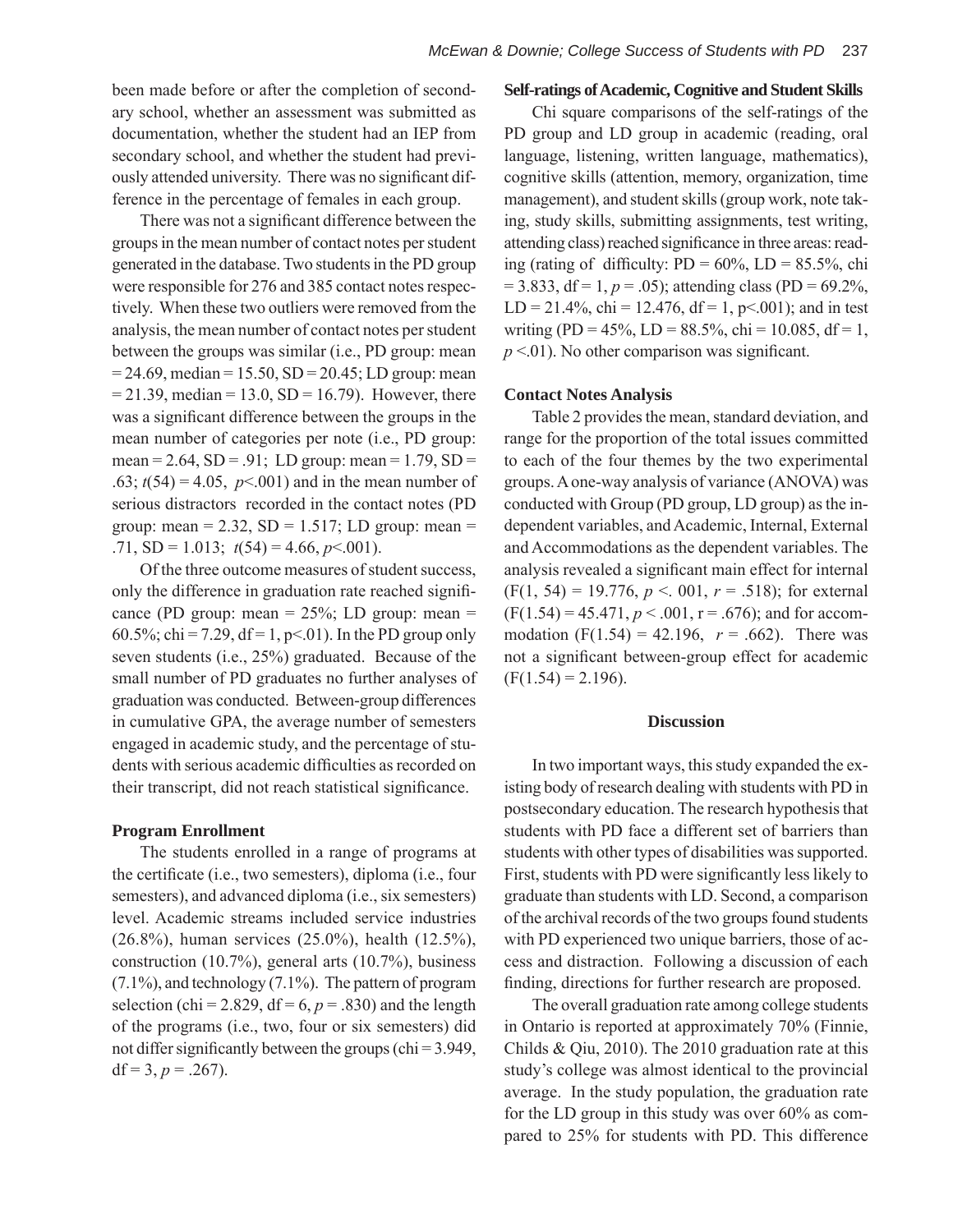### Table 1

#### *Comparisons of PD and LD Groups: Demographics, Success, Intake & Outcomes*

| Variable                              | PD        | LD       | df | t     | chi    | sig      |
|---------------------------------------|-----------|----------|----|-------|--------|----------|
| Demographics                          |           |          |    |       |        |          |
|                                       | Age 23.61 | 20.18    | 54 | 2.489 |        | p < 0.05 |
| $\%$ Female 64.3%                     |           | 60.7%    | 1  |       | .076   | ns       |
| Academic success                      |           |          |    |       |        |          |
| Semesters in College                  | 2.84      | 2.55     | 30 | .512  |        | ns       |
| Cumulative GPA 2.20                   |           | 2.39     | 54 | 1.03  |        | ns       |
| Graduation Rate 25%                   |           | $60.5\%$ | 1  |       | 7.29   | p<01     |
| Intake                                |           |          |    |       |        |          |
| Yrs. since SS Grad. 4.52              |           | 1 14     |    | 2.905 |        | p < 01   |
| Proactive Self-referral               | 39.3%     | 67.9%    |    |       | 4.595  | p < 0.05 |
| Diagnosis after SS Grad.              | 75%       | 7.1%     |    |       | 26.635 | p < 001  |
| Assessment Provided 10.7%             |           | 96.4%    |    |       | 41.354 | p < 001  |
| <b>IEP</b> Provided                   | $71\%$    | $96.4\%$ |    |       | 44.700 | p < 001  |
| University Attendance 25%             |           | $3.6\%$  |    |       | 5.250  | p < .05  |
| <b>Disabilities Services Outcomes</b> |           |          |    |       |        |          |
| # contact notes $45.46$               |           | 21.32    | 54 | 1.571 |        | ns       |
| Mean $#$ categories per note          | 2.64      | 1.79     | 54 | 4.046 |        | p < 001  |
| $#$ serious distractors               | 2 3 2     | 71       | 54 | 4.663 |        | p < 001  |
| Academic difficulty 35.7%             |           | 50%      | 1  |       | 1.167  | ns       |
|                                       |           |          |    |       |        |          |

*Note*. Proactive = Students whose first contact with the DS unit was prior to 1 Sept 2007 SS = Secondary School. IEP = Individual Education Plan

in graduation rates replicated findings of Cavallaro et al. (2005) and Moisey (2004). Both studies reported students with PD in postsecondary education were less successful than any other disability group. The reason may be that students with PD experience barriers that have not been adequately recognized or accommodated by educational institutions. To distinguish between generic and unique barriers, the experiences of PD and LD students were compared on a variety of variables including academic skills, endurance and drop-out pattern, cognitive and student skills, integration into the existing disability support system, and the number and severity of the distractors experienced by each group.

Results did not support the hypothesis that the poorer graduation rate among students with PD, as compared to students with LD, was the result of weaker academic skills in the PD group. There were no significant between-group differences in cumulative GPA  $(i.e., PD = 2.20, LD = 2.39)$ ; in percentage of students whose transcript recorded serious academic difficulties (i.e.,  $PD = 35.7\%$ ,  $LD = 50\%$ ); or the proportion of issues raised in the academic theme of the contact notes (i.e., typically, notes were made only when the student was experiencing classroom or program difficulties). With the exception of reading (on which the PD group rated themselves higher than the LD group) there were no significant differences between the groups in self-ratings of their abilities in oral language, listening, written language, and mathematics. This is consistent with the findings of Mowbray and Megivern (1999) who reported that only 13.4% of PD students in their study listed academic difficulties as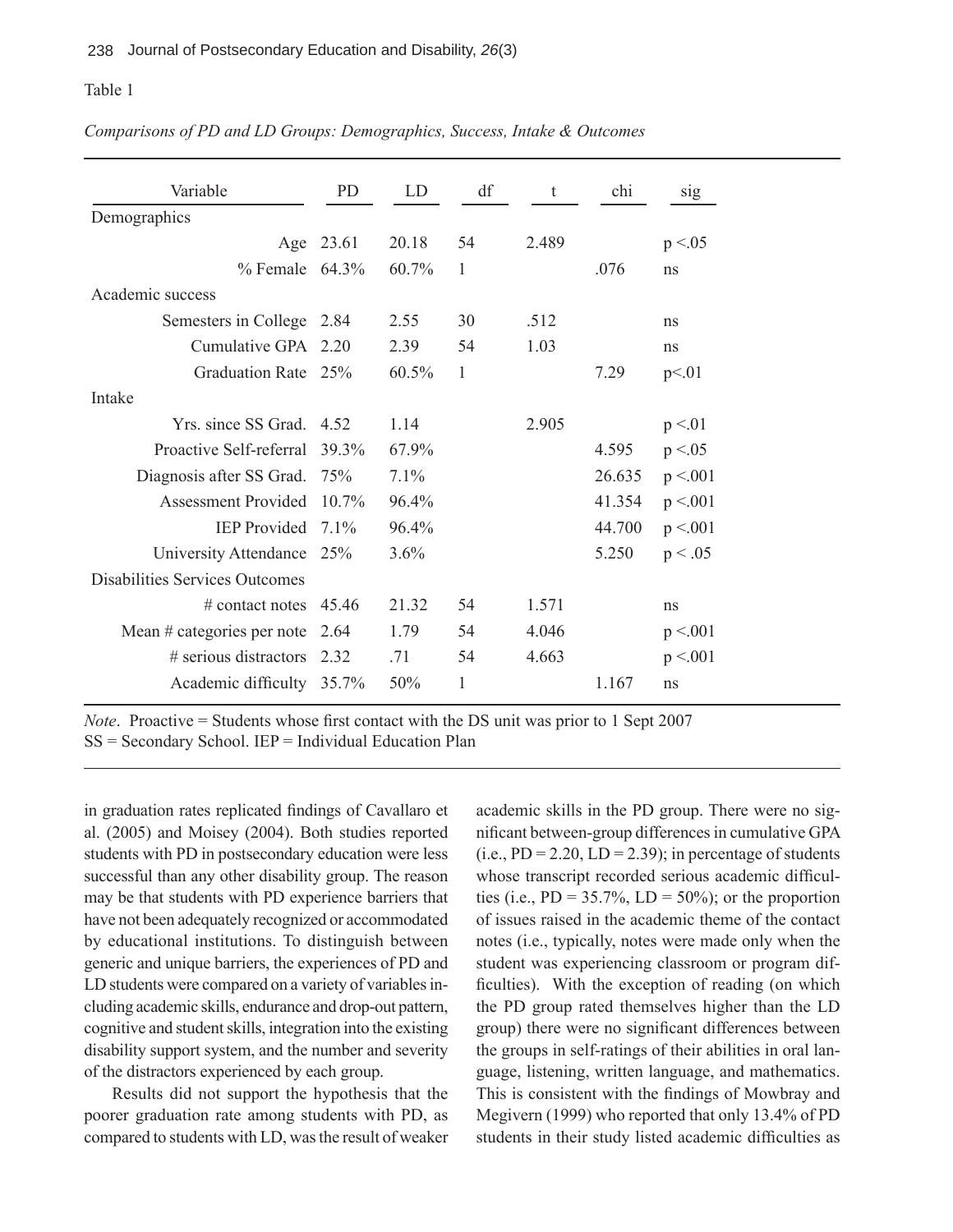#### Table 2

|                | PD Group |           |                    | LD Group |           |                  |  |
|----------------|----------|-----------|--------------------|----------|-----------|------------------|--|
| Themes         | M        | <b>SD</b> | Range              | M        | <b>SD</b> | Range            |  |
| Academic       | 14.80%   | 8.13      | $4.44 -$<br>33.82  | 11.53%   | 8.35      | $0 - 29.63$      |  |
| Internal       | 15.72%   | 9.25      | $0 - 32.14$        | 5.34%    | 8.19      | $0 - 30.56$      |  |
| External       | 27.46%   | 11.63     | $5.56 -$<br>48.00  | 8.76%    | 8.96      | $0 - 27.27$      |  |
| Accommodations | 42.03%   | 19.14     | $10.71 -$<br>81.11 | 74.37%   | 18.10     | $36.36 -$<br>100 |  |

#### *Percent of Contact Notes Devoted to Four Themes*

a barrier. It should be stressed, however, that these are self-ratings and lack of accurate self-awareness or self-confidence may be reflected in the relatively poor ratings of the PD group. These self-ratings were also inconsistent with the fact that a significantly greater percentage of the PD group, as compared to the LD group, had previously attended university where admission requirements are more stringent than are the requirements for college enrollment.

Endurance, measured by the average length of stay for the non-graduates, did not differ significantly between the study groups. The average stay was 2.84 semesters for the PD group as compared to 2.55 semesters for the LD group. Neither was there a significant difference in the pattern of drop-out, with 52.4% of the PD group and 63.6% of the LD group leaving before the beginning of the second year. This pattern is typical of students in postsecondary education (Finnie et al. 2010).

In general, students with PD and students with LD rate their cognitive and student skills as being similarly weak. Results found no significant differences in the self-ratings between PD and LD groups in the areas of attention, memory, organization, and time management. When asked to rate themselves on a series of student skills, there was no difference between the groups in group work, notetaking, study skills, or submitting assignments. The PD group selfreported significantly greater difficulty in maintaining class attendance as compared to the LD group. The LD group self-rated their test taking skills as significantly weaker than the PD group.

As compared to LD students, the profile of PD students that emerged from this study is one of marginalization – students functioning on the periphery of the established disability support system. It should be noted that only 28 PD students entering the college as full-time students in the Fall 2007 semester, out of a first year class of  $6,574$  students (Fanshawe College, 2008), made a self-referral to the DS unit at any time during the semester. For over 60% of the PD group, self-referral came after the beginning of classes and, in some cases, late in the semester when the individual's potential for success was in serious jeopardy.

The difficulty that students with PD have in accessing and utilizing services is a significant and unique barrier rooted in the interaction between the disabilityrelated experiences of the two groups and the DS self-advocacy model used by the college. LD students typically arrive at college with an extensive history of support for their disabilities. The symptoms of a learning disability, defined as a difficulty in acquiring and using verbal and nonverbal information (Learning Disabilities Association of Canada [LDAC], 2002), are most often diagnosed in childhood. Governments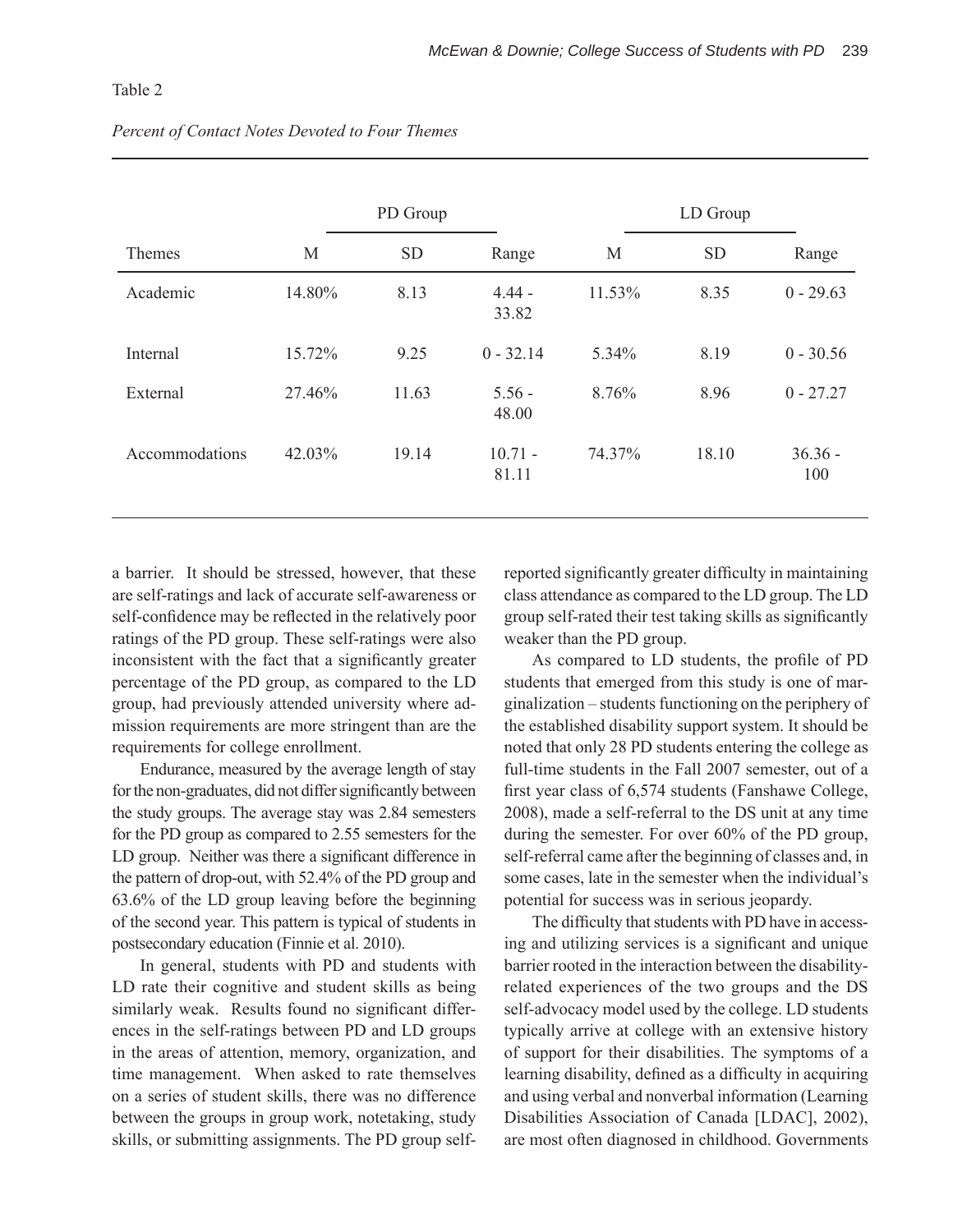across North America have enacted legislation to identify, remediate, accommodate, and monitor the school needs of children and adolescents with LD. Powerful support groups such as the Learning Disabilities Association of Canada (America) advocate or lobby for improved services for their client group. Teaching the skills of self-advocacy – including awareness of rights to accommodation, understanding one's learning style, and how to effectively request appropriate accommodations – is standard training for LD students preparing for PSE (Alberta, 2002). It is not surprising, therefore, that over 96% of the LD group in this study entered the college with an extensive history of supports already in place, including full psychoeducational assessments and IEPs detailing the compensatory accommodations appropriate for each student. This prior self-advocacy training, along with systemic support for these norms, is one major reason that significantly more of the LD group made proactive self-referrals to the DS unit as compared to the PD group.

The pre-PSE situation for the PD group was very different. Because 75% of these students did not have their illness diagnosed until after they had left secondary school, they had little experience with DS services or supports. Less than 11% had completed any form of assessment or IEP when they arrived at the college. As a group, these PD students had been out of secondary school for an average of 4.5 years and lacked access to the transition supports typically provided for students moving from secondary school to PSE. Furthermore, as newly diagnosed individuals, they may have felt stigmatized (Blacklock, 2003; Martin, 2010; OCHA, 2009), experienced fear of disclosure (Collins & Mowbray, 2005; Haas et al., 2008; University; Megivern, Pellerito, & Mowbray, 2003; of Waterloo, 2011a), questioned whether a psychiatric disability warrants support (Megivern et al., 2003, Weiner & Wiener, 1996;), or they may have been skeptical about the quality of available support (Eisenberg et al., 2007).

In addition to limiting access to available DS, the self-advocacy model may have the unintended effect of narrowing the categories of students with PD who self-refer to the DS unit. Over 90% of the students in the PD group in this study had a mood, an anxiety, or a dual mood/anxiety diagnosis, proportions comparable to those found by Holmes et al., (2011) and by Collins and Mowbray (2008). In a recent American study, however, Hunt et al. (2010) reported substance abuse disorders were more prevalent than were mood

and anxiety disorders among a very large sample of adults who had some college education. Prior research on Canadian campuses showed the same predominance of substance abuse over mental health issues (Adlaf et al., 2005). Students who would qualify for support, such as those with substance abuse disorders or eating disorders, may not be aware of their right to accommodations and other types of support, a barrier "in the college environment [which] can prevent students from taking full advantage of their rights" (Collins & Mowbray, 2008, p. 91).

This study further highlighted the ongoing interference associated with multiple distracters experienced by students with PD. While some distractors (e.g., finances, relationships, sadness) are common to many students, it is the number and the severity of the distracters experienced by the PD group that makes this a unique barrier. As can be seen in Table 2, almost 75% of the categories recorded in the contact notes for the LD group focussed on developing accommodations, including hiring tutors and notetakers, or purchasing adaptive hardware and software – factors directly linked to academic success. In contrast to the LD group, the PD group spent a significantly greater proportion of time dealing with internal and external issues including their anxiety and depression, social relationships, housing, and the ongoing necessity of dealing with support agencies and medical groups – issues that acted as distractions and interfered with their ability to function successfully as students. Not only did the PD group experience more distractors, the distractors were potentially more debilitating as they commonly involved suicide ideation, homelessness, serious interpersonal conflicts, and hospitalizations (Gallagher 2011).

It can be argued that distractors do not interfere directly with basic academic skills such as the ability to read with understanding or to express one's ideas on paper. Rather, the distractors interfere with one's ability to perform the basic student functions of attending classes, reading assignments, or submitting papers on a consistent and long-term basis. Since "time on task" (Carroll, 1963) is central to academic success, the potential interference of these distractors – especially as they increase in severity  $-$  is a unique barrier to success for students with PD.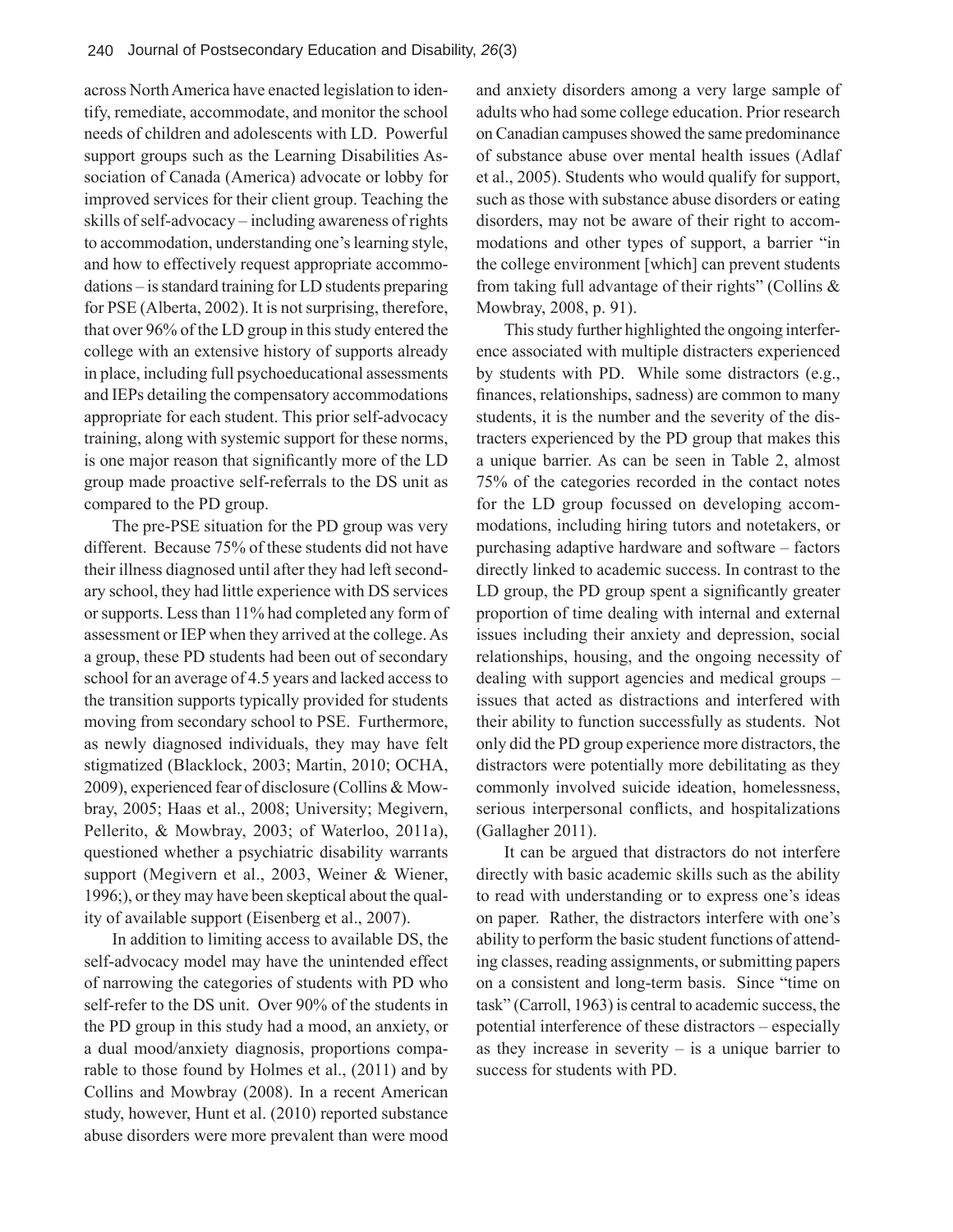#### **Limitations**

This study had several limitations. The small sample size, and the fact that the study was limited to students who attended one community college as first year students during the autumn semester of 2007, limits the generalizability of the findings. Second, the students in the study represented only those who made self-referrals to the DS unit. They were also a select group representing primarily those with mood or anxiety disorders; there were no students with addiction disorders, eating disorders, or personality disorders who may reflect a more accurate view of students with PD in postsecondary education. The 75% "leaving school early" figure in the PD group includes students who may have transferred to another college. Nor does it take into account the fact that some of these students may return to complete their education at a later date. The fact that only seven students (i.e., 25%) of the PD group graduated prevented any analysis of causal relationships between barriers and graduation. A further limitation was that the data on the academic, cognitive, or study skills of the participants was highly subjective. Self-reporting of skills taken on intake may be compromised by self-esteem and other subjective issues. The College enrolment includes a large number of First Nations (~350 in 2011) and International students  $(\sim 1400$  in 2011). The small sample size precluded differentiating study participants on an ethnicity dimension, so we cannot address incidence, usage, or outcomes for these students. Finally, the fact that the coding of the contact notes was performed solely by the first author opens the possibility of bias.

#### **Conclusions**

Findings from this study further support the argument that many PD students in postsecondary education are not well served by the self-advocacy model of service delivery. For students with PD, especially those in transition to PSE or in immediate post-diagnosis stage of their disability, a more comprehensive, responsive, and supportive model may be more effective for successful postsecondary retention, credential completion, and labour force integration.

Current and future postsecondary mental health policy directions primarily focus on health promotion initiatives and early intervention strategies for students entering postsecondary streams (MHCC, 2009; MOHLTC, 2009; University of Waterloo, 2011a; World Health Organization [WHO], 2003). Comprehensive and integrated initiatives designed for the postsecondary environment can ultimately lead to significant population-level improvements in health and well-being in the most cost-effective manner. That said, the documented growing population of entering/returning students who already have serious PD could remain largely marginalized even with the most effective self-advocacy approaches for postsecondary populations.

Two categories of barriers experienced by students with PD in postsecondary education were identified in this study. The first barrier is one of access and results from the interaction between the symptomology of the illness, the lack of experience with the disability support system, and the reactive model of DS used in many postsecondary institutions. The second barrier results from the significant external and internal distractors experienced by students with PD. These findings suggest students are detracted from, or unable to effectively implement, timely self-advocacy to ensure their postsecondary success, even if necessary services are available. In many cases and in spite of resource commitment, the current DS service model falls short in the provision of timely and effective service for students with serious and/or persistent PD. Basically, these students face a high number of internal and external distractors and are much less likely to partake in self-advocacy that leads to services. Adopting current community-based mental health policy to deliver effective services to these students suggests the need for college/community collaborations that involve intensive case management services (CMHA, 2012; Western Ontario Therapeutic Community Hostel [WOTCH], 2012; WHO, 2003).

Coordinating management of mental health cases in community settings has been in practice since the 1960s (Marshall, Gray, Lockwood & Green, 2004). Various models have been developed and documented in practice (Bond, 2002; Hanagan, 2006), all with the expressed intent of maintaining regular contact between patients and an array of health services (Marshall & Lockwood, 2004). Considerable evidence of effectiveness of these approaches has been documented, most notably in meta-analyses (Marshall & Lockwood, 2004). Current direction in policy and practice of most postsecondary institutional action on student mental health was first exemplified by Cornell University's Mental Health Framework (Cornell University, 2004;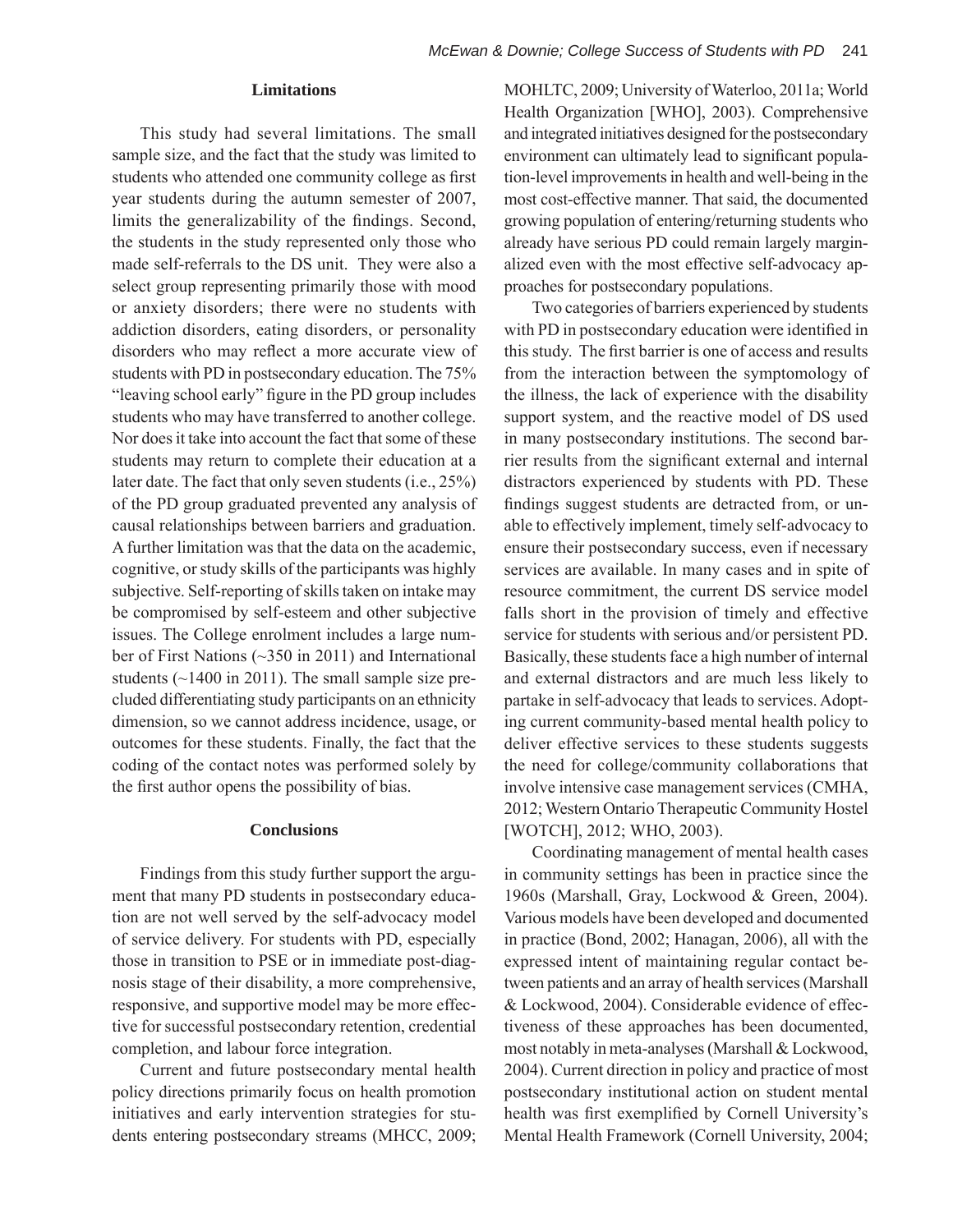Eells, Marchell, Corson-Rikert, & Dittman, 2012). This public health model of practice is the leading choice in the development of mental health strategy frameworks at prominent Canadian postsecondary institutions (Hanlon, 2012).

Shared advocacy is at the core of this approach, with community-based case managers coordinating treatment and rehabilitation support, including common life areas such as housing, budgeting, relationshipbuilding, skills development, community involvement, physical and mental wellness and involve additional community service providers as required – some of the key barriers identified in this study. Ontario's Community Mental Health Evaluation Initiative ([CMHEI]; 2004) has shown this intensive and integrative approach significantly improved the stability and trajectory of long-term health outcomes and social reintegration of adults with serious mental health issues.

Several key factors can be delineated for DS practice in a shared advocacy model. These include (a) developing an aggressive outreach program targeting current and prospective students, ensuring students are aware of their right to the service; (b) providing integrated support services between postsecondary and community mental health (a wrap-around model of care); (c) coupling front-end loaded supports like functional academic and psychosocial assessments with proactive academic planning for students who are unaware of how their disability impacts their learning; (d) implementing early-stage contingency planning for times of individual student crisis; and (e) developing disability-specific accommodations and supports, particularly around the multiple serious distracters that interfere with academic progress. In this approach, responsibility for advocacy is shared between the student and the DS staff, an approach based on the realization that these are students who are new to disability support services and who need active and assertive support while they master the skills of self-advocacy.

Future research requires larger sample sizes from multiple postsecondary institutions to confirm the existence of barriers of access and distraction and test causal relationships between these barriers and academic success for students with PD. Further, we suggest close collaboration with community partners to evaluate intensive case management systems with this population. Standardized outcome measures are systematically available to evaluate the degree to which targeted accommodations are able to mitigate the effect of these barriers.

# **References**

- Adlaf, E. M., Demers, A., & Gliksman, L. (Eds.) (2005) *Canadian campus survey 2004*. Retrieved from http://www.utsc.utoronto.ca/~facilities/documents/ CanadianCampusSurvey2004Report.pdf
- Alberta. (2002). *Unlocking potential: Key components of programming for students with learning disabilities*. Alberta Learning: Learning and Teaching Resources Branch. Retrieved from http:// education.alberta.ca/media/513276/unlock\_1.pdf
- American College Health Association. (2012). *American college health association-national college health assessment ii: Reference group data report fall 2011*. Baltimore: American College Health Association. Retrieved from http://www. acha-ncha.org/docs/ACHA-NCHA\_Reference\_ Group\_Report\_Fall2011.pdf
- Andrews, B., & Wilding, J. (2004). The relation of depression and anxiety to life-stress and achievement in students. *British Journal of Psychology, 91*(4), 509-521.
- Atkinson, S., Bramley, C., & Schneider, J. (2009). Professionals' perceptions of the obstacles to education for people using mental health services. *Psychiatric Rehabilitation Journal, 33*(1), 26-31.
- Blacklock, B., Benson, B., & Johnson, D. (2003). *Needs assessment project: Exploring barriers and opportunities for college students with psychiatric disabilities.* Executive Summary: Disabilities Services, University of Minnesota. Retrieved from http://ds.umn.edu/Grants/NeedsAssessment Project/index.html
- Bond, G. (2002). *Assertive community treatment for people with severe mental illness: Behavioral health recovery management project.* Fayette Companies, Peoria, IL; Chestnut Health Systems, Bloomington, IL; and the University of Chicago Center for Psychiatric Rehabilitation. Accessed at http://www.bhrm.org/guidelines/actguide.pdf
- Breslau, J., Lane, M., Sampson, N., & Kessler, R. C. (2008). Mental disorders and subsequent educational attainment in a U.S. national sample. *Journal of Psychiatric Research, 42*(9), 708-716.
- Canadian Mental Health Association. (2012). *Intensive case management.* Retrieved from http:// www.ontario.cmha.ca/services\_and\_supports. asp?cID=23072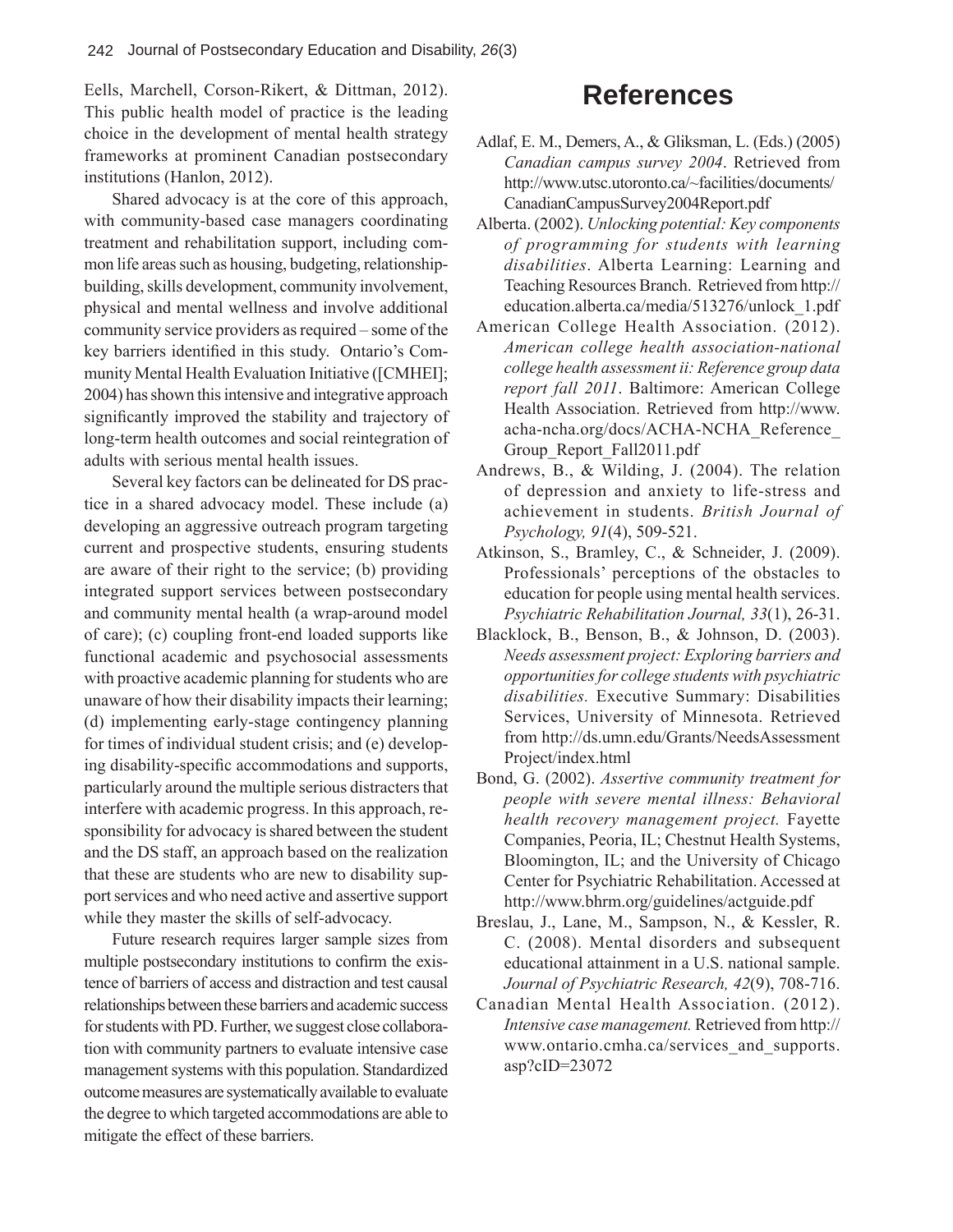- Cavallaro, T., Foley, P., Saunders, J., & Bowman, K. (2005). *People with a disability in vocational education and training: A statistical compendium.* Adelaide: National Centre for Vocational Education Research.
- Carroll, J. B. (1963). A model of school learning. *Teacher College Record, 64*, 723-733.
- Collins, M. E., & Mowbray, C. T. (2005). Higher education and psychiatric disabilities: National survey of campus disability services. *American Journal of Orthopsychiatry, 75*(2), 304-315.
- Collins, M. E., & Mowbray, C. T. (2008). Students with psychiatric disabilities on campus: Examining predictors of enrollment with disability support services. *Journal of Postsecondary Education and Disability, 21*(2), 91-104.
- Cornell University (2004). *A framework for thinking about mental health on campus*. Cornell University Council on Mental Health and Welfare. Accessed at http://www.cs.cornell.edu/cv/OtherPdf/ CallToEngage.pdf
- Corrigan, P. W., Barr, L., Driscoll, H., & Boyle, M. G. (2008). The educational goals of people with psychiatric disabilities. *Psychiatric Rehabilitation Journal, 32*(1), 67-70.
- Department of Justice (1982). *Canadian Charter of Rights and Freedoms, Section 15, 1, Equality Rights*. Ottawa: Government of Canada. Accessed at http://www.pch.gc.ca/progs/pdp-hrp/canada/ guide/index-eng.cfm
- Eells, G., Marchell, T., Corson-Rikert, J., & Dittman, S. (2012). A public health approach to campus mental health promotion and suicide prevention. *Harvard Health Policy Review, 13*, 3-5.
- Eisenberg, D., Downs, M., Golberstein, E., & Zivin, K. (2009). Stigma and help seeking for mental health among college students. *Medical Care Research and Review, 66*, 522-541.
- Eisenberg, D., Golberstein, E., & Gollust, S. E. (2007). Help-seeking and access to mental health care in a university student population. *Medical Care, 45*, 594-601.
- Eisenberg, D., Golberstein, E., & Hunt, J. (2009). Mental health and academic success in college. *B.E. Journal of Economic Analysis & Policy, 9*(1), Article 40. doi: 10.2202/1935-1682.2191
- Fanshawe College. (2008). *Fanshawe facts 2007/08.*  Retrieved from http://www.fanshawee.ca/aboutus/corporate-information/mission-goals/fanshawecollege-facts
- Finnie, R., Childs, S., & Qiu, H. (2010). *The patterns of persistence in postsecondary education among college students in Ontario: New evidence from longitudinal data.* Retrieved from http://www. collegesontario.org/research/student\_retention\_ presentations/report\_patterns\_of\_persistence\_ ontario.pdf
- Gallagher, R. P. (2011). *National survey of counseling center directors.* Alexandria, VA: International Association of Counseling Services Inc. Retrieved from http://www.iacsinc.org/2011%20NSCCD.pdf
- Haas, A., Koestner, B., Rosenberg, J., Moore, D., Garlow, S., Sedway, J., Nicholas, L., Hendin, H., Mann, J., & Nemeroff, C. (2008). An interactive web-based method of outreach to college students at risk for suicide. *Journal of American College Health, 57*(1), 15-22.
- Hanagan, C. (2006). Introduction of an intensive case management style of delivery for a new mental health service. *International Journal of Mental Health Nursing, 15*, 157-162.
- Hanlon, C. (2012). State of mind: Addressing mental health issues on university campuses. *University Manager, 3,* 51-58.
- Holmes, A., Silverstri, R., & Kostakos, M. (2011) *The impact of mental health problems in the community college student population.* Toronto: Higher Education Council of Ontario.
- Hunt, J., Eisenberg, D., & Kilbourne, A. M. (2010). Consequences of receipt of a psychiatric diagnosis for completion of college. *Psychiatric Services, 61*(4), 399-404.
- Hysenbegasi, A., Hass, S., & Rowland, C. (2005). The impact of depression on the academic productivity of university students. *The Journal of Mental Health Policy and Economics, 8*, 145-151.
- Keefe, R. S., & Fenton, W. S. (2007). How should DSM-V criteria for schizophrenia include cognitive impairment? *Schizophrenia Bulletin, 33*(4), 912-920. doi:10.1093/schbul/sbm046.
- Kessler, R. C., Foster, C, L., Saunders, W. B., & Stang, P.E. (1995). Social consequences of psychiatric disorders I: Educational attainment. *The American Journal of Psychiatry, 152*(7), 1026-1032.
- Learning Disabilities Association of Canada. (2002). *Offi cial defi nition of learning disabilities.* Retrieved from http://www.ldac-acta.ca/en/learn-more/lddefined.html
- Loewen, G. (1993). Improving access to postsecondary education. *Psychosocial Rehabilitation Journal, 17*(1), 151-155.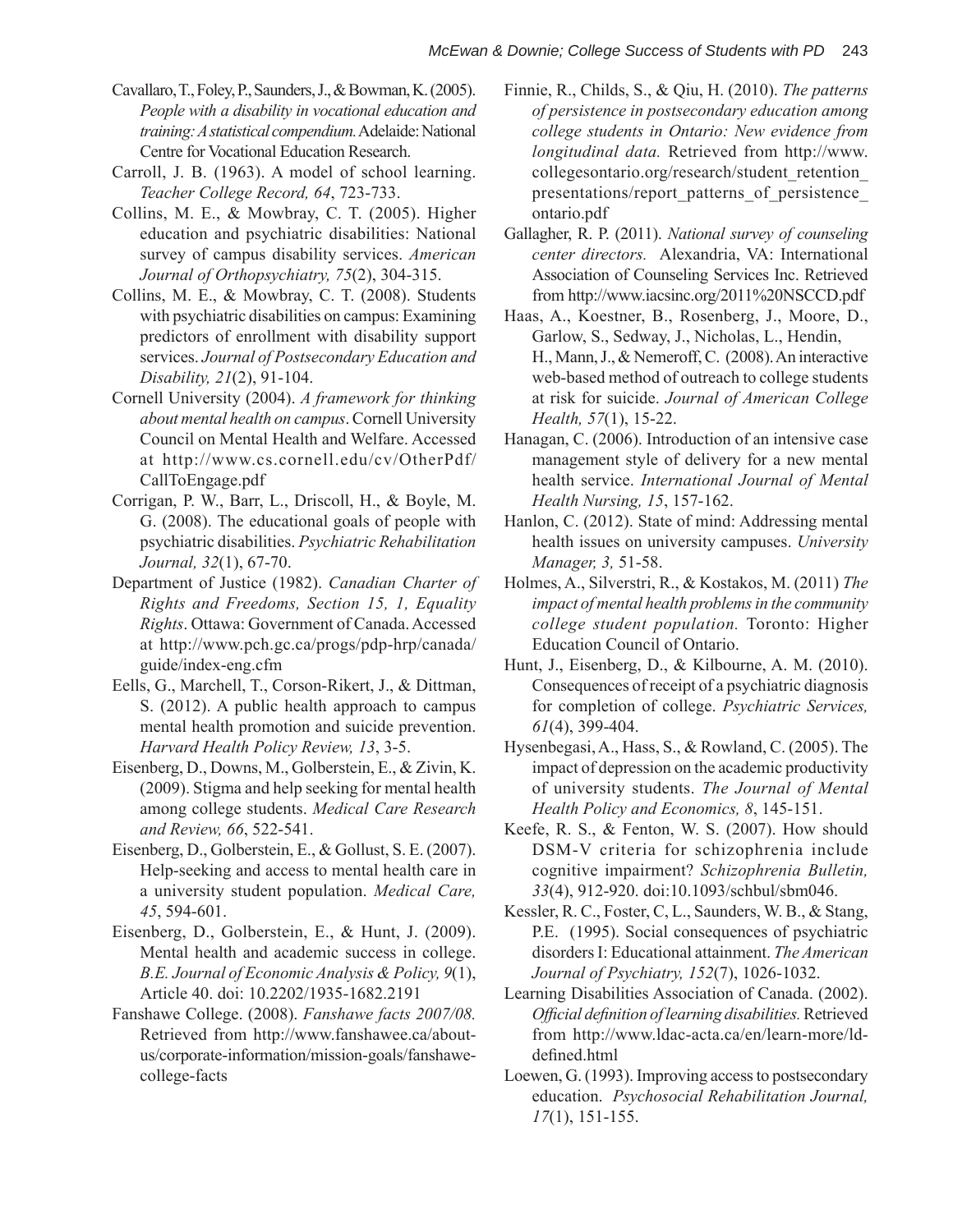- MacKean, G. (2011). *Mental health and well-being in postsecondary education settings: A literature and environmental scan to support planning and action in Canada.* Retrieved from www.cacuss. ca/content/documents/Link/Post%20Sec%20 Final%20Report June6.pdf
- Marshall, M., Gray, A., Lockwood, A., & Green, R. (2004). Case management for people with severe mental disorders (Cochrane Review). *Cochrane Database of Systematic Reviews, Issue 3.*
- Marshall, M., & Lockwood, A. (2004). Assertive community treatment for people with severe mental disorders (Cochrane Review). *Cochrane Database of Systematic Reviews, Issue 3.*
- Martin, J. M. (2010). Stigma and student mental health in higher education. *Higher Education Research and Development, 29*(3), 259-274.
- Mental Health Commission of Canada. (2009). T*oward recovery and wellbeing: A framework towards a mental health strategy for Canada.* Retrieved from http://www.mentalhealthcommission.ca/ SiteCollectionDocuments/boarddocs/15507\_ MHCC\_EN\_final.pdf
- Megivern, D. (2002). Disability services and college students with psychiatric disabilities. *Journal of Social Work in Disability and Rehabilitation, 1*(3), 25-42.
- Megivern, D., Pellerito, S., & Mowbray, C. T. (2003). Barriers to higher education for individuals with psychiatric disabilities. *Psychiatric Rehabilitation Journal, 26*(3), 217-231.
- Ministry of Community and Social Services (2005). *Ontarians with Disabilities Act 9[2001] 20050, s. 15.* Toronto: Government of Ontario. Accessed at http://www.e-laws.gov.on.ca/html/statutes/ english/elaws\_statutes\_05a11\_e.htm
- Ministry of Education (2013). *The Education Amendment Act (1980), Subsection 8(3); Subsection 170(1), paragraph 7. Toronto: Government of Ontario.* Accessed at http://www.edu.gov.on.ca/ eng/general/elemsec/speced/edact.html
- Ministry of Health and Long Term Care. (2009). *Every door is the right door: Towards a 10-year mental health and addictions strategy*. A discussion paper. Retrieved from http://www.health.gov.on.ca/ english/public/program/mentalhealth/ minister\_ advisgroup/pdf/discussi on\_paper.pdf
- Moisey, S. D. (2004). Students with disabilities in distance education: Characteristics, course enrolment and completion, and support services. *Journal of Distance Education. 19*(1), 73-91.
- Mowbray, C. T., Bybee, D., & Collins, M. E. (2001). Follow-up client satisfaction in a supported education program. *Psychiatric Rehabilitation Journal, 24*(3), 237-247.
- Mowbray, C.T., & Megivern, D. (1999). Higher education and rehabilitation for people with psychiatric disabilities. *Journal of Rehabilitation, 65*, 31-38.
- Mowbray, C.T., Megivern, D., Mandiberg, J.M., Strauss, S., Stein, C.H., Collins, K., … Lett, R. (2006). Campus mental health services: Recommendations for change. *American Journal of Orthopsychiatry, 76*(2), 226-237.
- Ontario College Health Association. (2009). *Towards a comprehensive mental health strategy: The crucial role of colleges and universities as partners.* Retrieved from http://www.oucha.ca/ pdf/mental\_health/2009\_12\_OUCHA\_Mental Health\_Report.pdf
- Ontario's Community Mental Health Evaluation Initiative. (2004). *Making a difference. Ontario's community mental health evaluation initiative.*  Toronto: Ontario Mental Health Foundation; the Centre for Addiction and Mental Health; the Canadian Mental Health Association, Ontario; and the Ontario Ministry of Health and Long-Term Care. Retrieved from http://www.ontario.cmha.ca/ cmhei/images/report/ Making\_a\_Difference.pdf
- Ontario Human Rights Code (R.S.O. 1990). Human Rights Code, Chapter H.19, Part II, Section 17. Accessed online at http://www.e-laws.gov.on.ca/ html/statutes/english/elaws\_statutes\_90h19\_e.htm
- Ontario Human Rights Commission (2013). Ontario Human rights Code ([1981], 2012), O. 1981, c. 53, s. 1; S. R.S.O. 1990, c. H.19, s. 1; 1999, c. 6, s. 28 (1); 2001, c. 32, s. 27 (1); 2005, c. 5, s. 32 (1); 2012, c. 7, s. 1.. Toronto: Government of Ontario. Accessed at http://www.ohrc.on.ca/en/policy-andguidelines-disability-and-duty-accommodate
- Unger, K. V., Pardee, R., & Shafer, M. S. (2000). Outcomes of postsecondary supported education programs for people with psychiatric disabilities. *Journal of Vocational Rehabilitation, 14*(3), 195-199.
- University of Waterloo (2011a). *Executive summary. Mental health and wellness*. Retrieved from https:// uwaterloo.ca/mental-health-wellness/executivesummary
- University of Waterloo (2011b). *Selected recommendations. Mental health and wellness.* Retrieved from https://uwaterloo.ca/mental-healthwellness/select-recommendations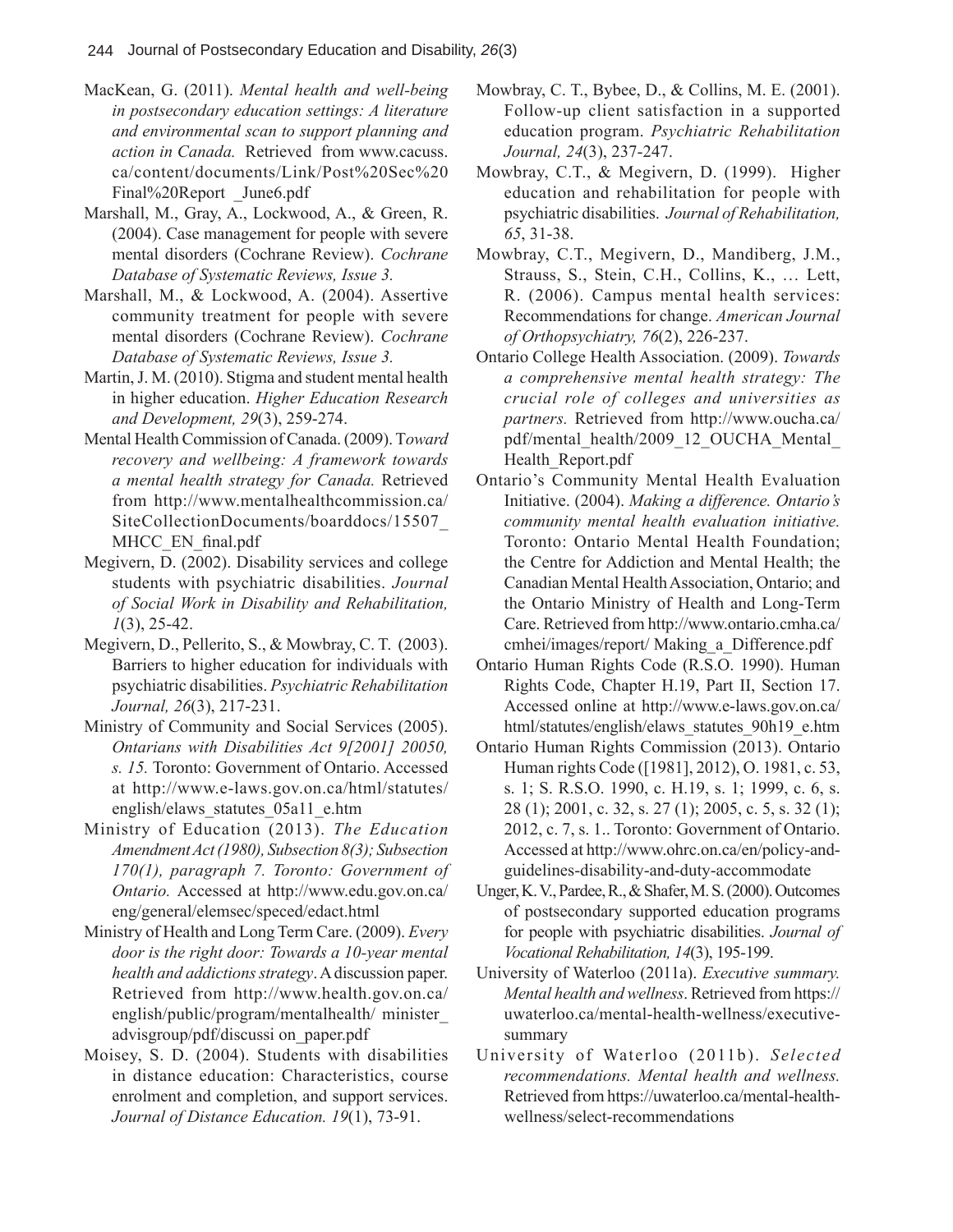- Waghorn, G., Still, M., Chant, D., & Whiteford, H. (2004). Specialised supported education for Australians with psychotic disorders. *Australian Journal of Social Issues, 39*(4), 443-458.
- Weiner, E., & Wiener, J. (1996). Concerns and needs of students with psychiatric disabilities. *Journal of Postsecondary Education and Disability, 12*(1), 2-9.
- Western Ontario Therapeutic Community Hostel. (2012). *Intensive case management services.*  Retrieved from http://wotch.org/how-wotch-hels/ connect-community
- Wexler, B. E., & Bell, M. D. (2005). Cognitive remediation and vocational rehabilitation for schizophrenia. *Schizophrenia Bulletin, 31*(4), 931-941.
- World Health Organization. (2003). *Advocacy for mental health: Mental health policy and service guidance package.* Geneva: World Health Organization. Retrieved from http://www.who.int/ mental\_health/resources/en/Advocacy.pdf

# **About the Authors**

Rob Downie received his BA degree in Sociology from Western University and is currently Ph.D. (ABD) at Western. His clinical and community research and evaluation experience broadly encompasses mental health in domains related to developmental disabilities (Surrey Place Centre), psychosocial oncology (Hospital For Sick Children), and First Nations well-being (Western University; Department of Indian and Northern Affairs). Rob is currently Acting Manager, Institutional Research and Senior Researcher, Institutional Research/Strategy and Planning at Fanshawe College. His research interests include predictive risk assessment, program fidelity, and outcomes evaluation. He can be reached at rdownie@fanshawec.ca

Robert McEwan received his BA and MA degrees in psychology from Western University and Ph.D. from the University of Toronto. His experience includes working as a teacher of special education in the Thames Valley Board of Education. He is currently a counsellor in Accessibility Services at Fanshawe College in London, Ontario. He can be reached by email at: bmcewan@fanshawec.ca.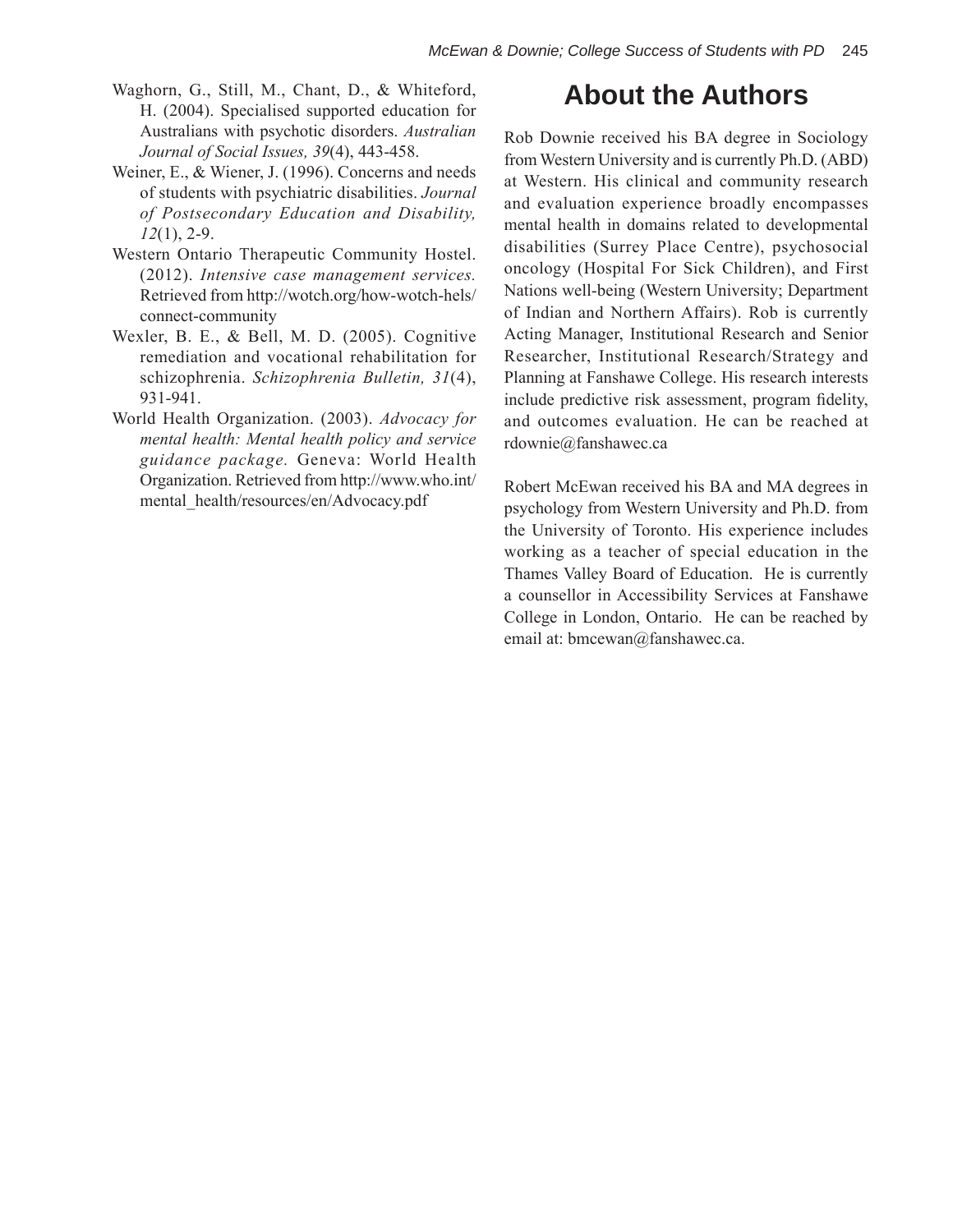246Journal of Postsecondary Education and Disability, *26*(3)

# **Appendix A**

## **Self-Rating of Academic, Cognitive & Student Skills from Intake Form**

Do you have problems with the following academic demands? Yes No

### **Academic**

Putting your thoughts into words when speaking Understanding what you read Math calculations Written Expression Listening

## **Cognitive**

Memorization Time Management Attention or Concentration Organization

### **Student Skills**

Attendance Note Taking Test Taking Completing Assignments Group Work Study Skills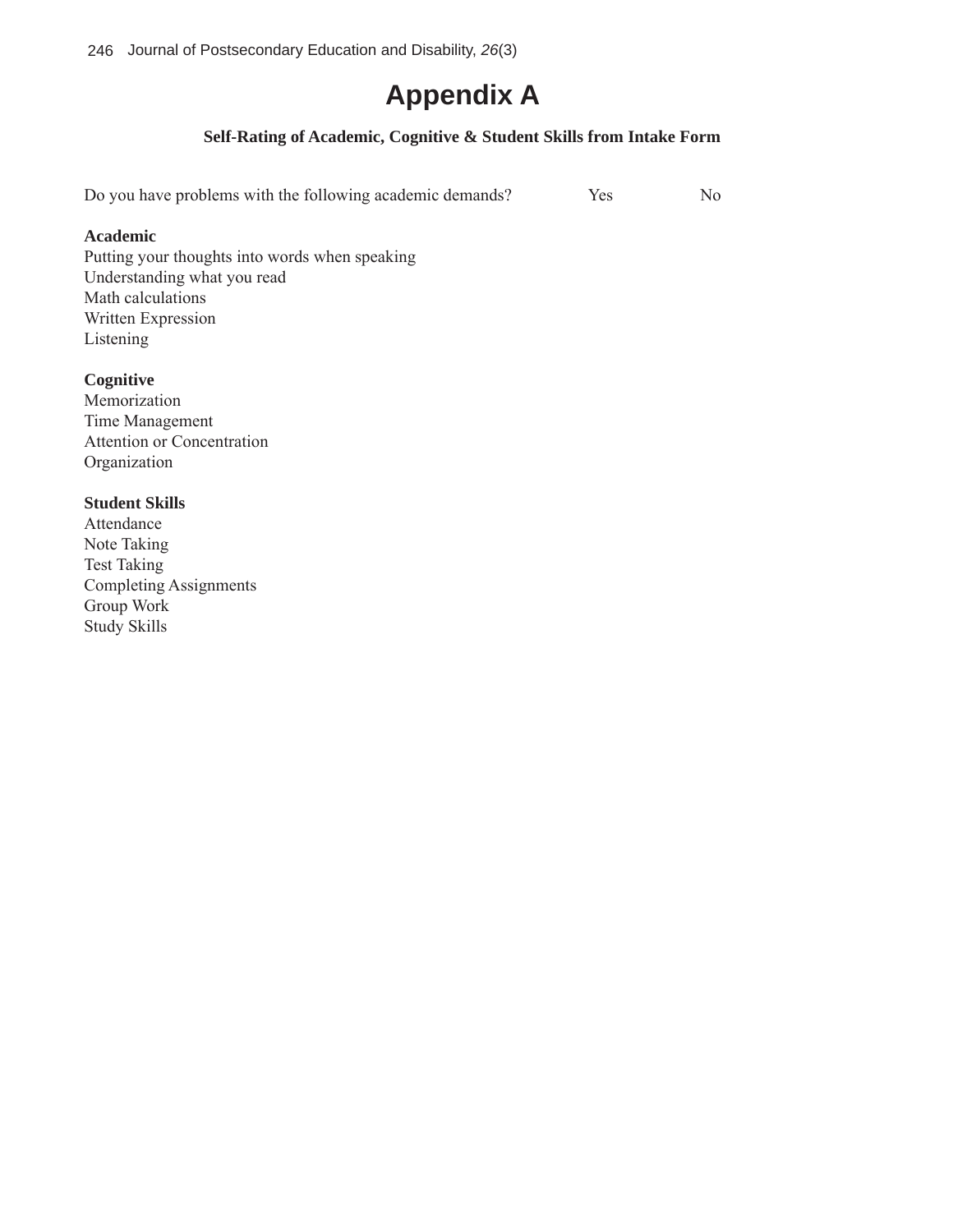# **Appendix B**

## **Categories from Contact Notes Grouped by Themes**

Internal

Self-harm Feeling bad Sad/lonely Stress/anxiety Depression Anger Psychotherapy

External

Finances Relationships Family Housing Employment Medications/Doctors Drugs/alcohol Community Agencies

Accommodation

Study skill training Accommodation Sheet Test writing Tutor/coach Technology Course load College policies **Assignments** Career/Psych test Groups/clubs Referral outside Bursary/Financial Aid Office Administration DS Unit

### Academic

Registration Office Program Office Course Work Faculty/Staff